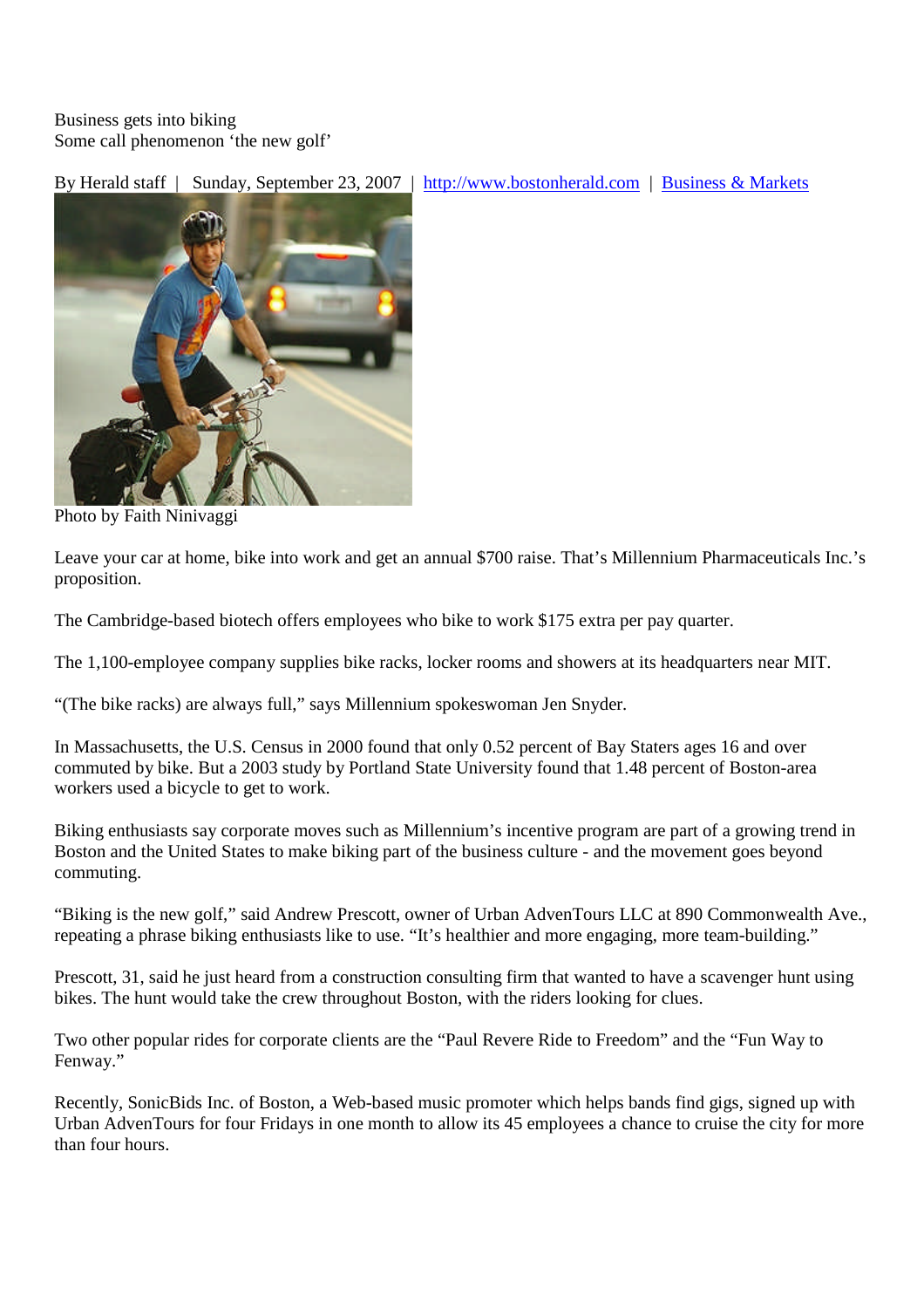The tours aren't always pure leisure - some business bikers bring their Blackberrys, but Prescott said he discourages that.

## gfgsubhBike commuting

"We're definitely seeing more interest in (bicycle) commuting," said David Watson, executive director of the Massachusetts Bicycle Coalition.

The activist organization often does presentations at businesses promoting a switch to bicycle commuting, said Watson.

Events and promotions also help, city officials said.

"We know for a fact that appropriate events and incentives we put together can increase ridership," said Nicole Freedman, Boston's bicycling planning director - otherwise known as Mayor Thomas Menino's "biking czar."

Menino wants to look in the direction of expanded cooperation with the private sector, Freedman said.

Freedman represented the U.S. team in the 2000 Sydney Olympics in the road race. And yes, she bikes to work.

Good for business

All of the buzz, both in the business community and at City Hall, over Menino's latest bicycle-oriented proposals has been good for bicycle salesmen, especially in the Boston metropolitan area.

Bicycle sales have increased 20 percent since 1997, according to the National Bicycle Dealers Association. In the Hub, the outlook has been better, in part because of the recent weather, industry officials say.

"This season has been pretty good for bicycling," says Jack Johnson, marketing director for Landry's Bicycles, which owns four stores in the Boston region.

Clint Paige, co-owner of Wheelworks of Belmont and Somerville, says his three stores, even his 20,000-squarefoot Belmont anchor, are running low on space.

"We're fairly close to maxing out the real estate properties we inhabit," says Paige.

Paige says his 30-year-old business has already grossed 40 percent more from 2000 through 2007 than what it grossed in the 1990s.

Driving some of the sales could be a willingness on the part of businesses to accommodate bikers. Racks are popping up at places of work, Paige said.

"They're more willing to create the necessary space," said Paige.

Another part of the bicycling pitch is an appeal to get workers in shape.

Watson says there is a bottom line aspect businesses are interested in: healthier employees who are not driving up insurance rates.

"We're hearing a little bit of that," said Prescott.